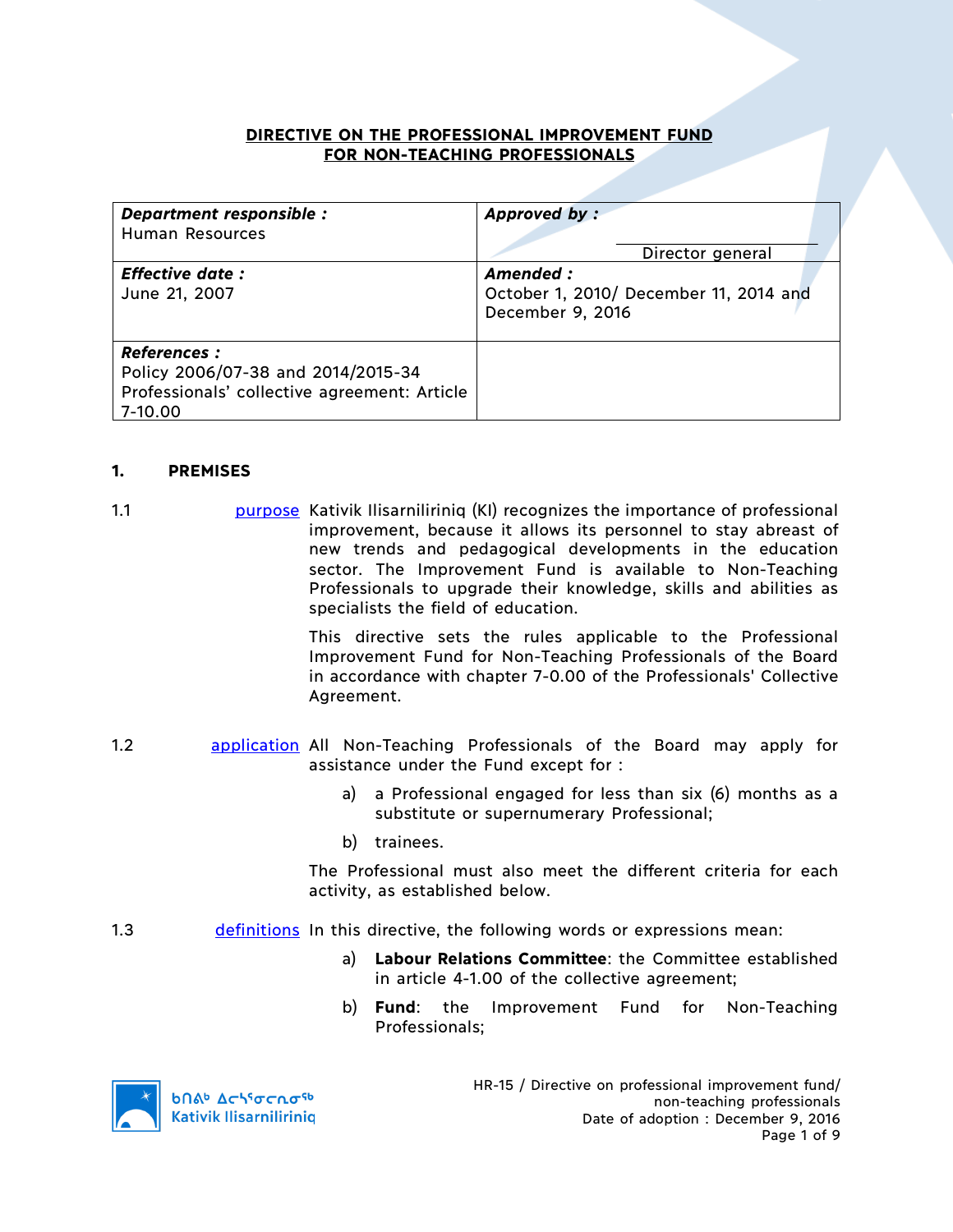- c) **recognized institution**: an educational institution recognized by a Ministry of education of a province;
- d) **tuition fees**: fees paid for enrolment in a course excluding penalties fees.
- 1.4 budget The total budget of the Fund is established by the Non-Teaching Professionals' collective agreement (P4).
- 1.5 consultation The Board must consult the Labour Relations Committee before making a decision on the following matters :
	- a) the proposed and actual utilization of the funds allocated under the collective agreement and referred to in article 1.4 above;
	- b) the projects submitted according to this Directive.

### **2. GENERAL PRINCIPLES**

- 2.1 activities Professional improvement activities include :
	- a) organizational training: activities with a bearing on the acquisition of techniques and skills to improve the operation of the department or of the institutions;
	- b) occupational training: activities with a bearing on the acquisition of techniques and skills specific to one's Professional occupation;
	- c) retraining: the complementary training offered to the Professional to enable him to adapt to the technological changes in his sector of activities or training designed to redirect his orientation toward a new sector of activities.
- 2.2 type The budget for the Fund is spread over the two (2) following categories either when the activity is organized by the Board or requested by the Professional :
	- a) Type A: Credit courses;
	- b) Type B: Non-credited courses, workshops, seminars, and conferences.

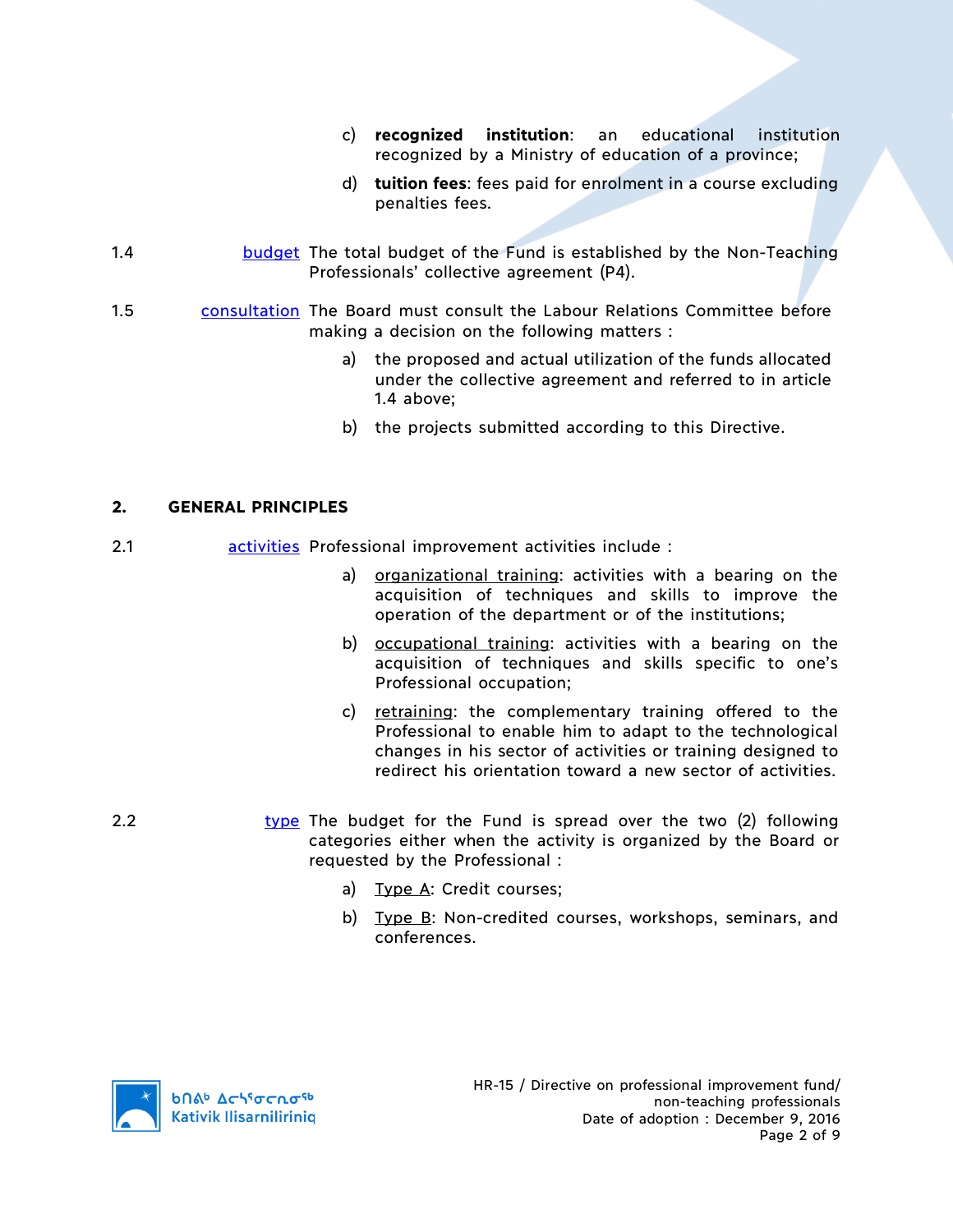## **3. TYPE A: CREDIT COURSES**

- 3.1 eligibility To be eligible for funding under Type A category, the course must :
	- a) be relevant to the Professional's work;
	- b) be followed in a recognized institution and provide credits;
	- c) have been completed successfully;
	- d) have been taken and completed when the Professional was already employed by the Board.
- 3.2 priority Professionals who have submitted their first request will be approved before a Professional who has requested the fund previously in order to allow access to as many Professionals as possible.
- 3.3 funding Under Type A category Fund, a Professional is only eligible to the reimbursement of tuition fees up to a maximum of \$750 per course.
- 3.4 request All requests for reimbursement submitted to the Board must be accompanied by the duly completed form (see *Annex A* / Form) and sent to the Human Resources Department with original receipts and appropriate vouchers such as attestations or official transcripts.
- 3.5 deadline Applications for reimbursement must be received by Human resources department within six (6) months after the Professional has completed the course. Any application received after this deadline will be automatically rejected.
- 3.6 **advance** The Professional may submit an advance request to the Board to request inquire and see if he meets all the criteria before enrolling in a course. However, the reimbursement cannot be obtained before the successful completion of the course and submission of the documents according to clause 3.4. The Professional has to follow the same procedure for reimbursement as established above.
- 3.7 reimbursement Before authorizing any reimbursement under Type A category, the Board shall consult the Labour Relations Committee on the request.

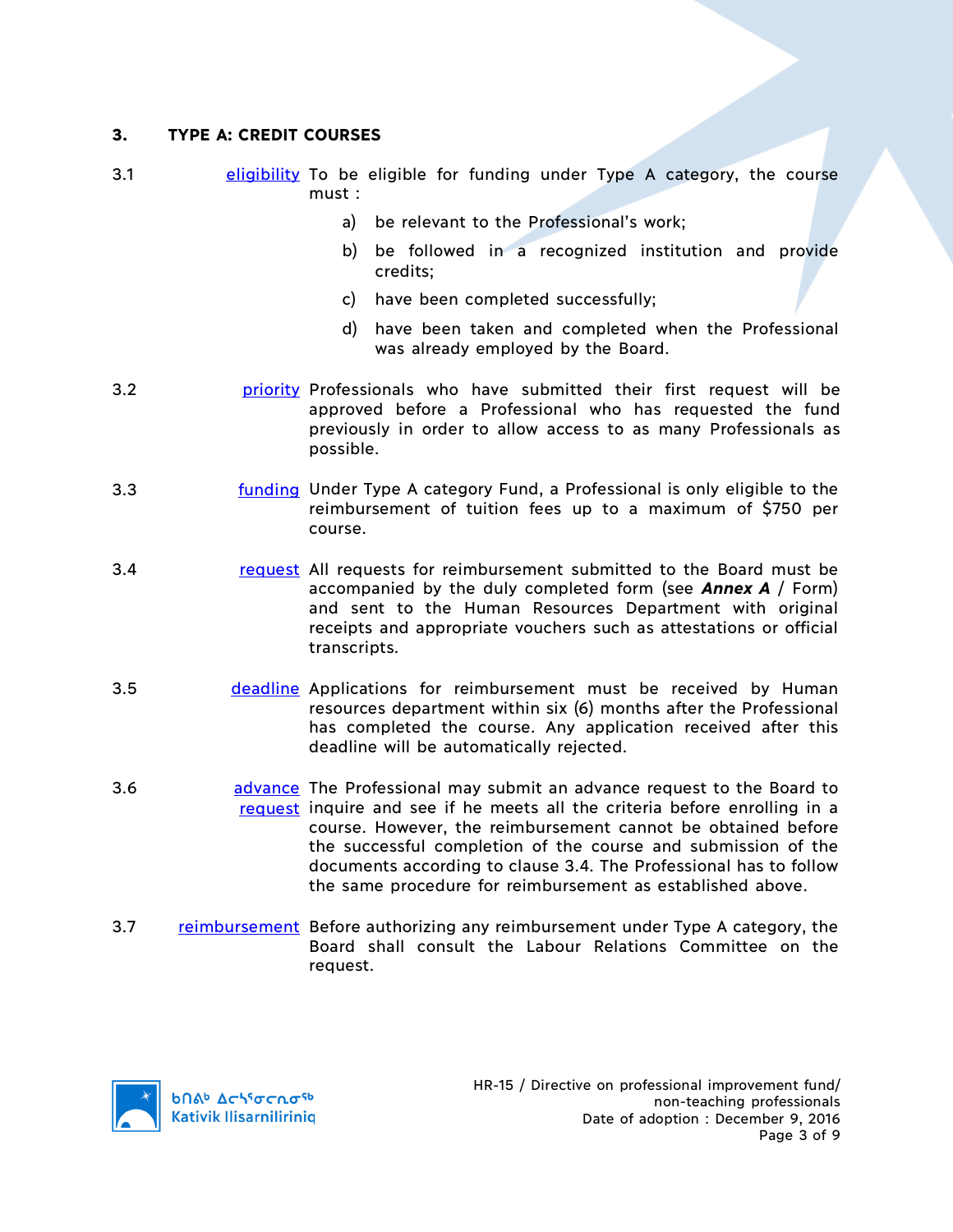3.8 **taxation** Since the courses under Type A category must be relevant to the Professional's work, this is of benefit to the Board and therefore is not considered a taxable benefit. However, according to Revenue Canada, the Professional cannot claim the nonrefundable tuition credit or education amount on their income tax return for these fees.

# **4. TYPE B: NON-CREDITED COURSES, WORKSHOPS, SEMINARS AND CONFERENCES**

- 4.1 **purpose** Type B category is intended for the reimbursement of costs and travel expenses for the Professional's participation in non-credited courses, workshops, seminars or conferences.
- 4.2 eligibility To be eligible for funding under Type B category, the following conditions must be met :
	- a) the activity must be relevant to the Professional's work;
	- b) the Professional has not benefited from funding for a Type B activity during the current last school year;
	- c) the Professional must get from his immediate supervisor: i. a positive recommendation regarding his
		- participation in the activity;
		- ii. a written approval for his leave of absence, if any.

The Professional must provide a written report on the activity to his immediate supervisor and send a copy to the Human Resources department of the Board.

- 4.3  $\#$  of participants The number of participant for the same activity is limited to two per activity (2) per department but it could be increased, with the supporting written approval of the director concerned. Priority is given to the Professional who:
	- a) has never previously benefited from funding for Type B activities or;
	- b) if none of them has, priority is given to the Professional who has the most seniority.
- 4.4 **funding** The following expenses related to TYPE B activities are eligible for funding:
	- a) transportation from and to the place of assignment in Nunavik to Montréal, when applicable;

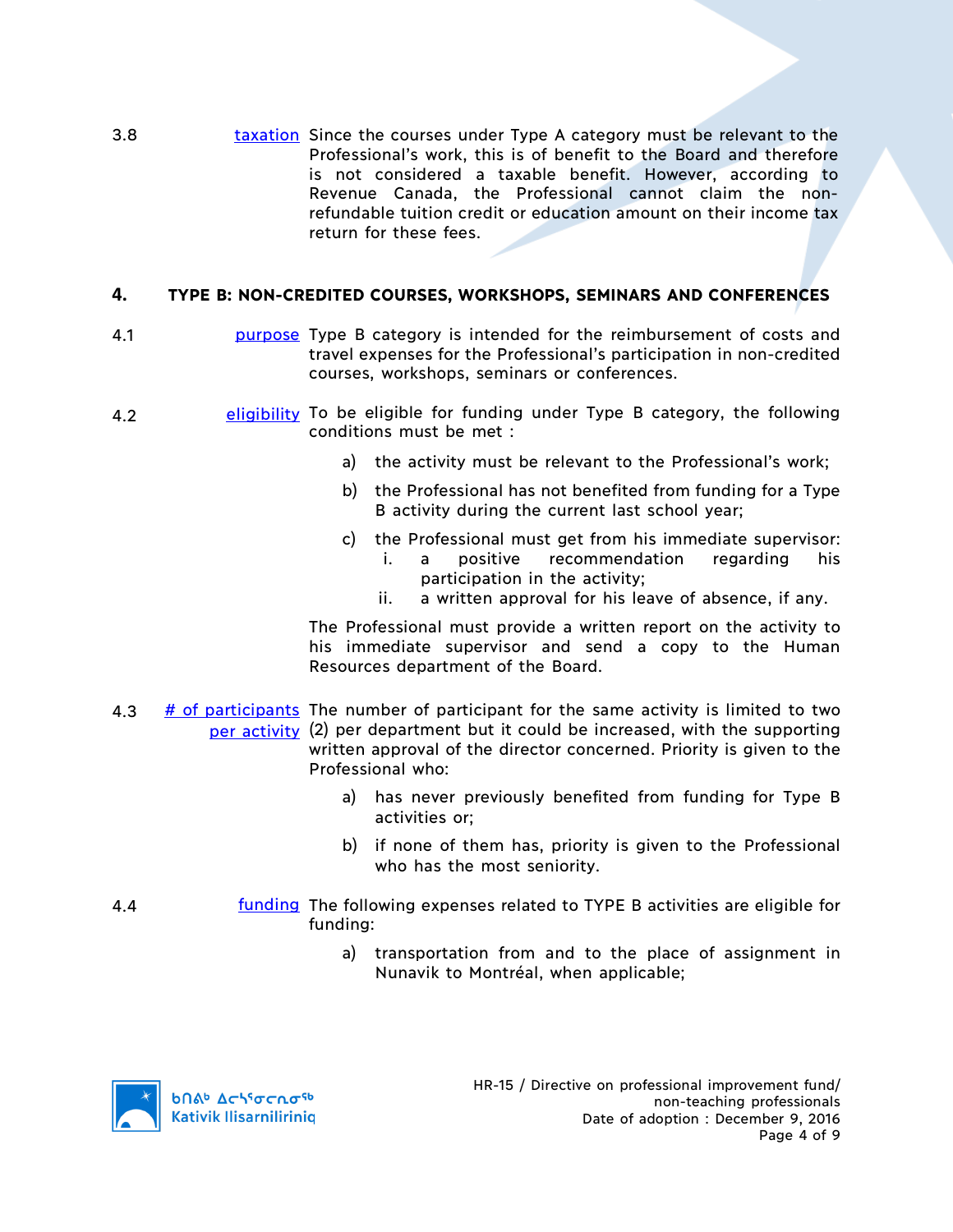- b) subject to a maximum of \$2,000:
	- registration fees;
	- transportation between Montréal<sup>1</sup> and the location where the activity is taking place;
	- accommodation, meals and incidental.

The conditions and rates as established in the Business Travel Policy of the Board apply but all claims for reimbursement must be submitted within 60 days after the completion of the trip, failing which KI will not reimburse any travel expenses.

- 4.5 request For all request for funding under Type B category, the Professional must :
	- a) completed the application form (see *Annex B* / Application form) and provide a detailed description of the activity and how it benefits him;
	- b) obtain a positive recommendation from his immediate supervisor;
	- c) send the above mentioned documents to the Human Resources Department with a copy to the union delegate at least five (5) weeks prior to the activity for which funding is requested. The Labour Relations Committee cannot guarantee that a request sent after this date will obtain a response within a sufficient timeframe for the professional to make the necessary arrangements in order to participate in the event.
- 4.6 KI activities When professional improvement activities are initiated by the Board, the process established in this Directive also applies. However, for such activities, the Professional is not subject to the obligations and limits imposed by articles 4.2 to 4.5.
- 4.7 assessment When a request is received, Human Resources department shall:
	- a) consult the Labour Relations Committee;
	- b) provide a response to the Professional at least three (3) weeks prior to the activity unless otherwise impossible.
	- consultation The consultation of the Labour Relations Committee can be done by phone or by e-mail with the participation of 2/3 of the regular members of the Committee or, when impossible, the consultation is deemed having taking place with the written recommendation provided by the Union delegate and a Board representative.

 $\overline{a}$ 1 The location of the activity might not require a transit via Montreal, in such case we should read "between the place of assignment and the location where it is taking place"

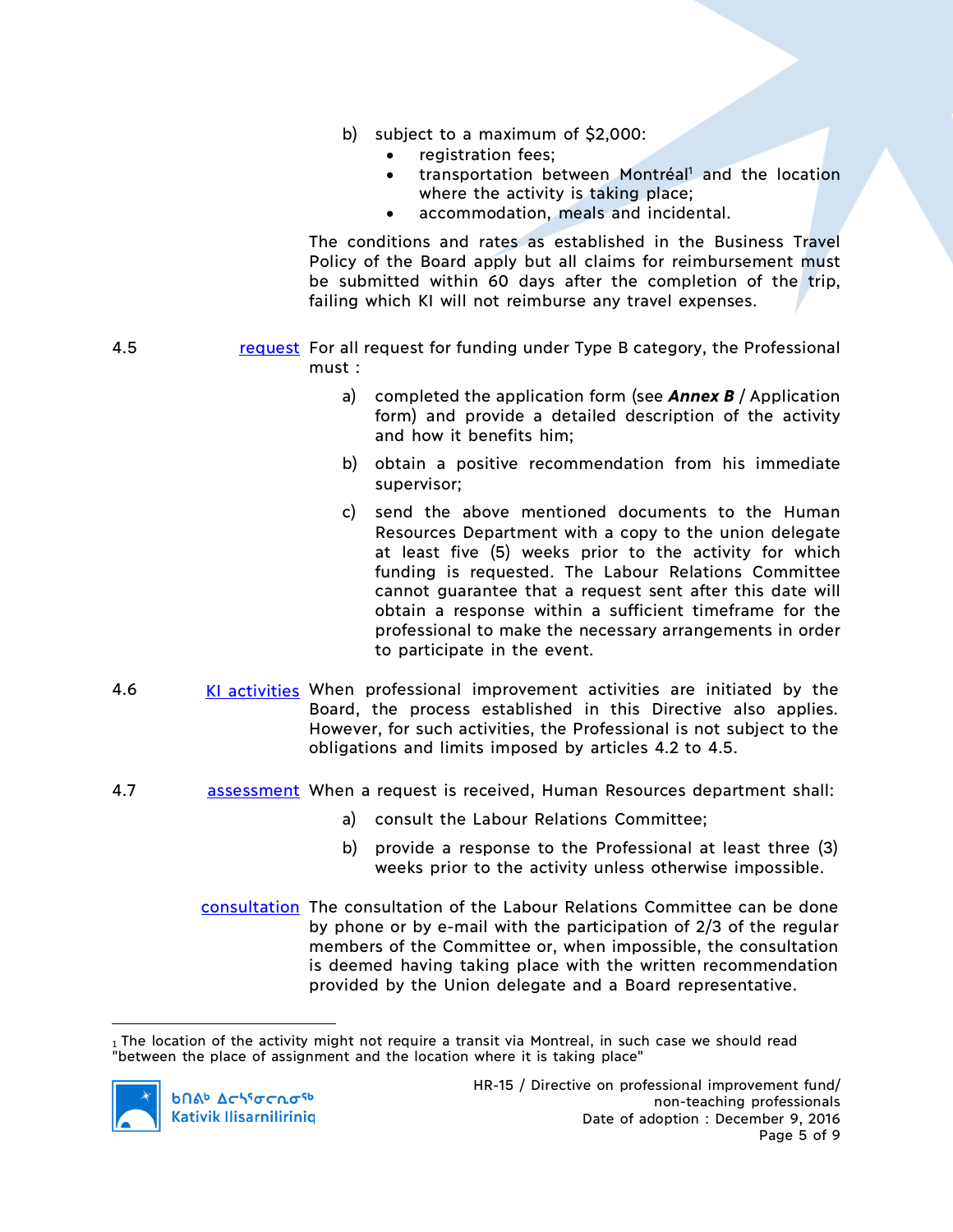4.8 workweek Only the direct travelling time between the Professional's place of assignment and the location of the approved activity as well as the activity dates themselves will be authorized as work time.

> No overtime or compensatory time is granted when the professional improvement activity extends beyond normal working hours.

> When the activity occurs during the Professional's holidays, the direct travel time to and from the activity and the activity dates will be considered as working days as specified in this Directive.

- 4.9 **extended** The Professional may extend his trip when :
	- a) no additional costs are involved for the Board and
		- b) is authorized by his immediate supervisor.

This is subject to any other requirements established in the *Business Travel Policy* or the *Social Travel Policy.*

# **5. APPLICATION OF THIS DIRECTIVE**

trip

5.1 **previous** The present directive replaces all other directives of the Board provisions pertaining to this subject, while respecting the policies adopted by the Council of Commissioners where applicable. If such policies are adopted, the provisions of these policies will be integrated into this directive for the benefit of the reader.

5.2 responsibility All of the people mentioned in this directive shall comply with all for the application the provisions, and all the Board's managers are responsible for ensuring that all the provisions in this directive are applied and complied with.

> The Director of Human Resources is the person responsible for providing support with respect to interpretation of this directive and for ensuring that it is updated when necessary

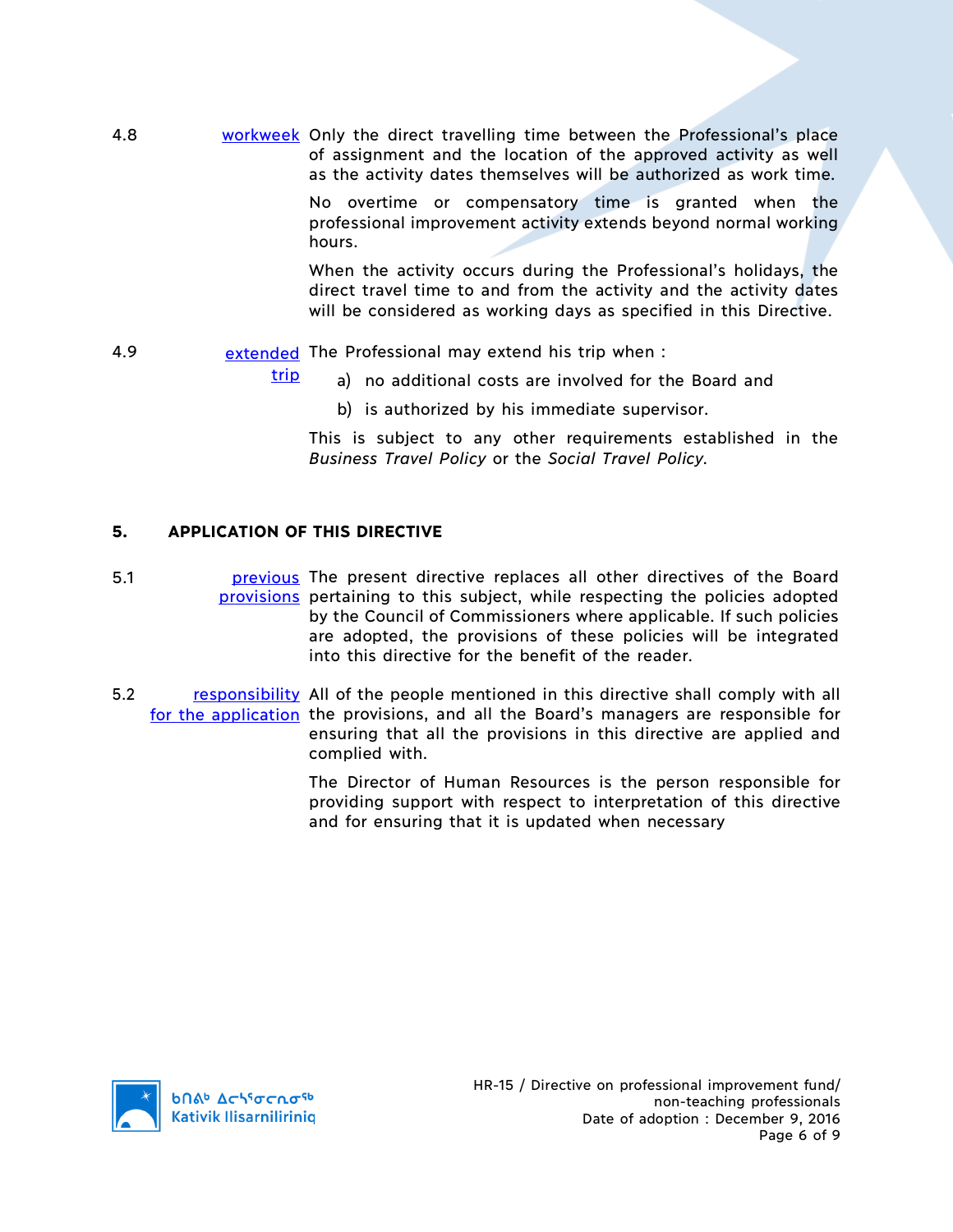#### **ANNEX A** Formulaire de remboursement de cours / Type A – Professionnel non-enseignant

| Application form for reimbursement of courses / Type A - Non-teaching Professional                                        |                           |                                  |  |
|---------------------------------------------------------------------------------------------------------------------------|---------------------------|----------------------------------|--|
| <b>Information</b><br>1.                                                                                                  |                           |                                  |  |
|                                                                                                                           |                           |                                  |  |
| Nom/Name                                                                                                                  |                           | Position                         |  |
| Lieu de travail/ Community                                                                                                |                           | Téléphone/ Telephone             |  |
| Derniers cours remboursé/ Last course refunded                                                                            |                           | Année / Year                     |  |
| 2.<br>Information sur le cours / Course Information                                                                       |                           |                                  |  |
| Titre / Title                                                                                                             |                           |                                  |  |
| Institution d'enseignement/Educational institution                                                                        |                           | Dates                            |  |
| 3.<br>Coûts / Costs                                                                                                       |                           |                                  |  |
|                                                                                                                           |                           |                                  |  |
| * SVP noter qu'il est obligatoire de joindre vos reçus et relevé de notes officiels avec<br>cette demande.                |                           |                                  |  |
| * Please note that it is mandatory to attach your official receipts and transcript with this<br>request                   |                           |                                  |  |
| Signature du professionnel / Professional's signature                                                                     |                           | Date                             |  |
| SVP envoyer votre demande au Service des ressources humaines<br>Please forward your request to Human Resources department |                           |                                  |  |
| Réservé au Comité des relations de travail / For use by the Labour relations committee                                    |                           |                                  |  |
| Accepté / Accepted $\Box$                                                                                                 | Refusé / Denied $\square$ | Inéligible / Not eligible $\Box$ |  |
| Demande incomplète / Incomplete request □                                                                                 |                           |                                  |  |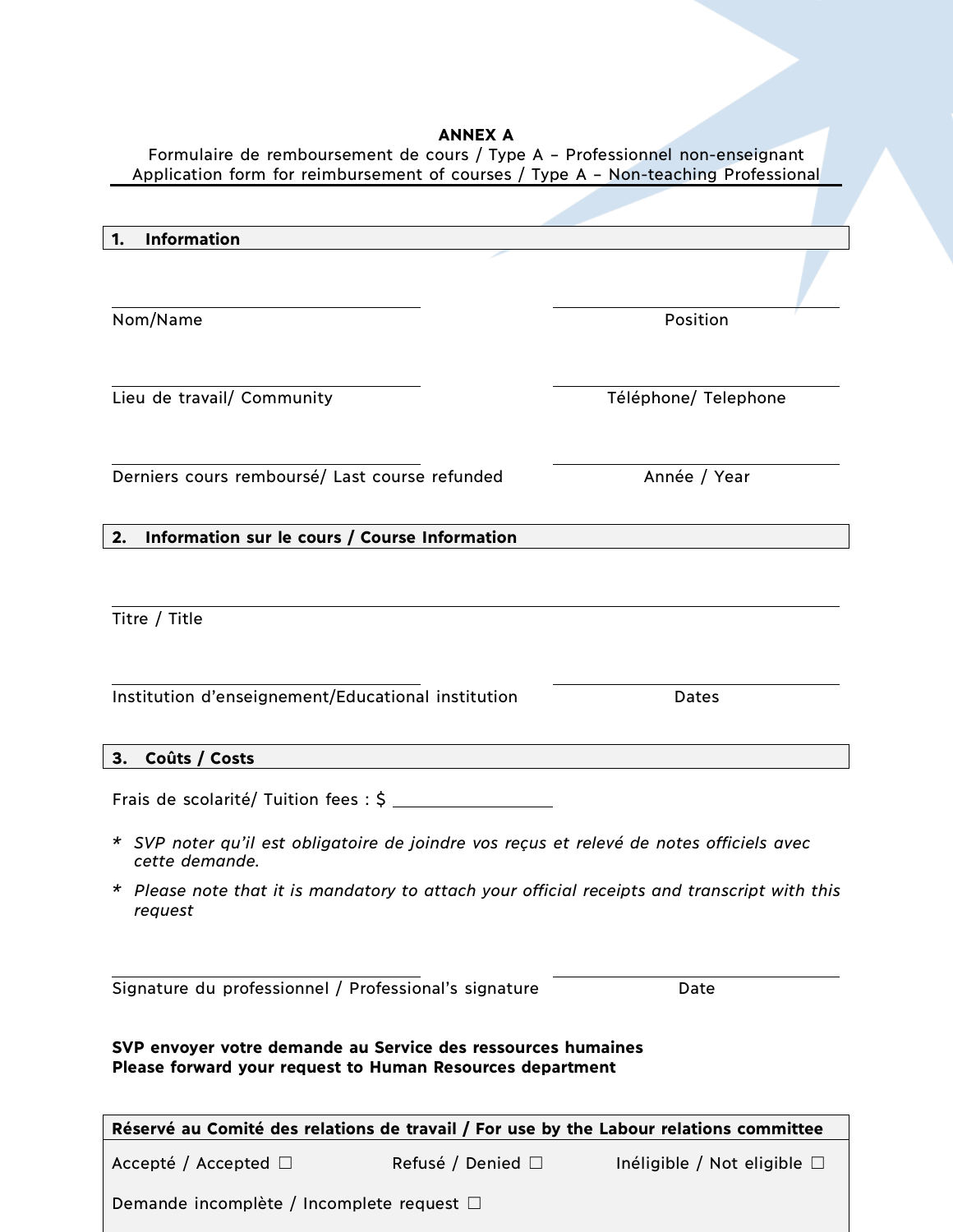| <b>ANNEX B</b><br>FORMULAIRE DE DEMANDE TYPE B / PNE<br>Formulaire de demande de perfectionnement / Type B - Professionnel non-enseignant<br>Application form professional improvement / Type B - Non-teaching professional                                                                  |                                                                                                                                                                                                                                                                                                                                                                                                                        |  |  |  |
|----------------------------------------------------------------------------------------------------------------------------------------------------------------------------------------------------------------------------------------------------------------------------------------------|------------------------------------------------------------------------------------------------------------------------------------------------------------------------------------------------------------------------------------------------------------------------------------------------------------------------------------------------------------------------------------------------------------------------|--|--|--|
| Décision requise pour le / Deadline for decision :                                                                                                                                                                                                                                           |                                                                                                                                                                                                                                                                                                                                                                                                                        |  |  |  |
| <b>Information</b><br>1.                                                                                                                                                                                                                                                                     |                                                                                                                                                                                                                                                                                                                                                                                                                        |  |  |  |
|                                                                                                                                                                                                                                                                                              |                                                                                                                                                                                                                                                                                                                                                                                                                        |  |  |  |
| Nom/Name                                                                                                                                                                                                                                                                                     | Position                                                                                                                                                                                                                                                                                                                                                                                                               |  |  |  |
| Lieu de travail/ Community                                                                                                                                                                                                                                                                   | Téléphone/ Telephone                                                                                                                                                                                                                                                                                                                                                                                                   |  |  |  |
| Dernière conférence/ Last conference attended                                                                                                                                                                                                                                                | Année / Year                                                                                                                                                                                                                                                                                                                                                                                                           |  |  |  |
| Information sur l'activité / Activity Data<br>2.                                                                                                                                                                                                                                             |                                                                                                                                                                                                                                                                                                                                                                                                                        |  |  |  |
|                                                                                                                                                                                                                                                                                              |                                                                                                                                                                                                                                                                                                                                                                                                                        |  |  |  |
| Titre / Title                                                                                                                                                                                                                                                                                |                                                                                                                                                                                                                                                                                                                                                                                                                        |  |  |  |
| Date de l'activité/ Activity dates                                                                                                                                                                                                                                                           | Endroit/ Location                                                                                                                                                                                                                                                                                                                                                                                                      |  |  |  |
| Date de départ/ Departure date                                                                                                                                                                                                                                                               | Date de retour/ Return date                                                                                                                                                                                                                                                                                                                                                                                            |  |  |  |
| SVP noter qu'il est obligatoire de joindre une description officielle de l'activité et comment cela<br>*<br>vous avantagerait dans votre emploi.<br>Please note that it is mandatory to attach an official description of the activity and details of how<br>*<br>it will benefit your work. |                                                                                                                                                                                                                                                                                                                                                                                                                        |  |  |  |
| Estimation des coûts / Estimated costs<br>3.                                                                                                                                                                                                                                                 |                                                                                                                                                                                                                                                                                                                                                                                                                        |  |  |  |
| Frais d'inscription/ Registration fees :<br>Transport de/ From Montreal :                                                                                                                                                                                                                    | $\frac{1}{s}$                                                                                                                                                                                                                                                                                                                                                                                                          |  |  |  |
| KI se chargera des arrangements de voyage du Nunavik à Montréal./<br>Transport from Nunavik to Montreal will be arranged by KI.                                                                                                                                                              |                                                                                                                                                                                                                                                                                                                                                                                                                        |  |  |  |
| Hôtel, Repas/ Hotel, Meals :                                                                                                                                                                                                                                                                 | $\uparrow$ $\uparrow$ $\uparrow$ $\uparrow$ $\uparrow$ $\uparrow$ $\uparrow$ $\uparrow$ $\uparrow$ $\uparrow$ $\uparrow$ $\uparrow$ $\uparrow$ $\uparrow$ $\uparrow$ $\uparrow$ $\uparrow$ $\uparrow$ $\uparrow$ $\uparrow$ $\uparrow$ $\uparrow$ $\uparrow$ $\uparrow$ $\uparrow$ $\uparrow$ $\uparrow$ $\uparrow$ $\uparrow$ $\uparrow$ $\uparrow$ $\uparrow$ $\uparrow$ $\uparrow$ $\uparrow$ $\uparrow$ $\uparrow$ |  |  |  |
| Signature du professionnel / Professional's signature                                                                                                                                                                                                                                        | Date                                                                                                                                                                                                                                                                                                                                                                                                                   |  |  |  |
| SVP envoyer votre demande aux ressources humaines et une copie à votre délégué syndical.<br>Please forward your request to Human Resources and a copy to your union delegate.                                                                                                                |                                                                                                                                                                                                                                                                                                                                                                                                                        |  |  |  |
| Réservé au supérieur Immédiat / For use by immediate supervisor<br>4.                                                                                                                                                                                                                        |                                                                                                                                                                                                                                                                                                                                                                                                                        |  |  |  |

Approuvé/ Approved: oui / yes □ non / no □